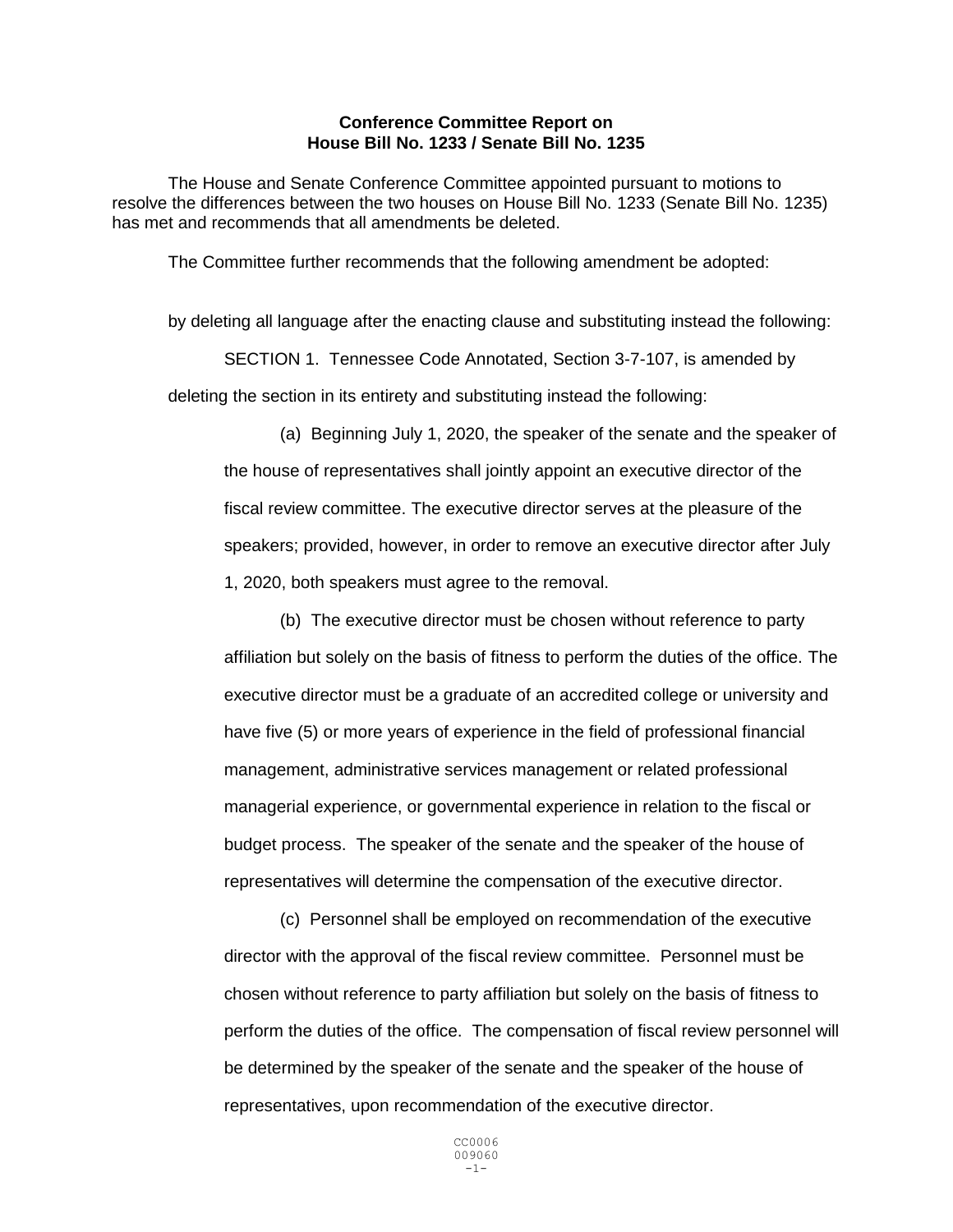(d) The office of legislative administration shall assist the fiscal review committee with personnel, payroll, and other administrative functions.

SECTION 2. Tennessee Code Annotated, Section 3-7-101(b)(1)(A), is amended by deleting the language "fifteen (15)" and substituting instead the language "fourteen  $(14)$ ".

SECTION 3. Tennessee Code Annotated, Section 3-7-101(b)(1), is amended by deleting subdivision (B) and substituting instead the following:

(B) Seven (7) senators and seven (7) representatives to be elected by the respective houses of the general assembly, with each house to elect an appropriate number of members from each of the two (2) major political parties so that the political make-up of the committee, exclusive of the speakers, shall reflect as nearly as possible the same ratio of members of such parties as the parties are represented in the respective houses. Notwithstanding subdivision (b)(1)(A), however, no political party shall have less than two (2) elective members from each house of the general assembly.

SECTION 4. Section 1 of this act shall take effect upon becoming a law, the public welfare requiring it, and Section 2 and 3 of this act shall take effect January 1, 2021, the public welfare requiring it.